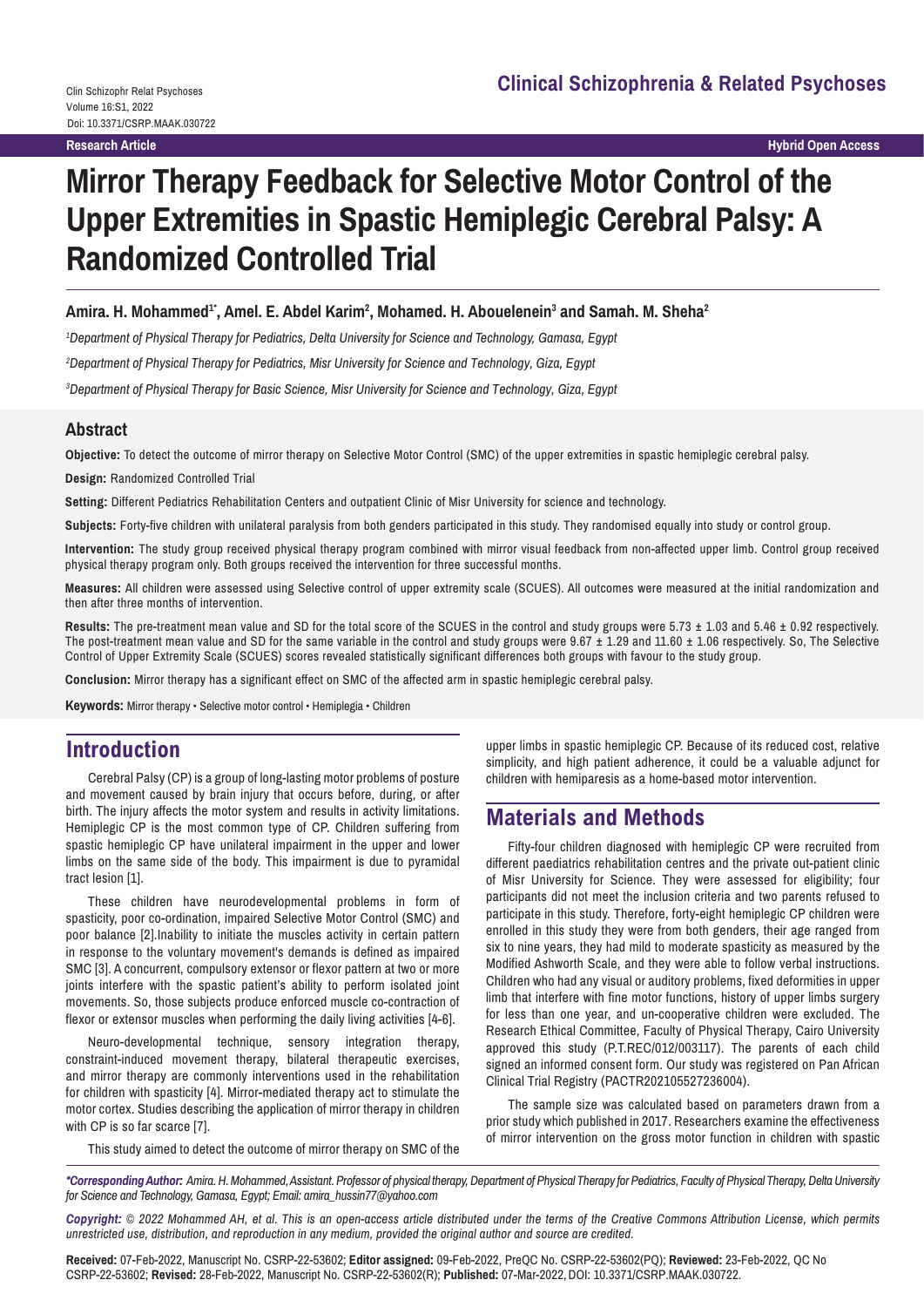CP. The results showed that there was significant improvement in the mirror therapy group versus the control group. The mean and standard deviation value for pre and post intervention in the mirror therapy group was  $12.29 \pm$ 3.49 and 19.29 ± 4.11 respectively. While the mean and standard deviation value for pre and post intervention in the control group was 12.86 ± 3.89 and  $14.43 \pm 3.69$  respectively. There were significant differences in the scores obtained from the children with favor to the mirror therapy group. Using these values and our assumption (effect size=0.75  $\alpha$ =0.05 and power=0.8) [8]. We estimated that a sample size of at least 20 participants per group would be required.

The participated children were allocated randomly into two equal groups, using random allocation software to minimize selection bias [9]. Two children dropped out of the post-therapy assessment and one child did not complete the treatment protocol due to travel with parents to another country. Flow chart of participants is shown in Figure 1.

#### **Outcome measures**

Upper extremity by SCUES was used to assess SMC for five joint motions of upper limb that includes shoulder abduction/adduction, elbow flexion/extension, forearm supination/pronation, wrist flexion/extension and fingers/thumb grasp/release. Based on the absence or presence of the feature of reduced selective motor control noticed while the subject executed the movement (Limited ROM, excessive joint movement, trunk movement mirror movements) each joint motion was scored on a fourpoints scale to normal SMC, mildly diminished, significantly diminished, and no SMC [8]. The selective motor control for the upper limb joints were assessed at the baseline time and after three months of interventions.

#### **Intervention**

**Control group (G1):** Children in the control group were given 60 minutes of a neurodevelopment-based guideline programme that included stretching activities for the elbow flexors and forearm supinators of the upper limbs, fine motor activities, full range of motion tasks, and finger/ forearm strengthening for the involved side for three sessions/week for three months.

**Mirror therapy group (G2):** Children received mirror therapy and the

same guideline protocol, 60 minutes (30 minutes guideline protocol, 30 minutes mirror therapy three sessions/week for three months). The mirror therapy consisted of 15 minutes basic exercise and 15 minutes functional task.

We used bilateral movement training. The children were instructed to sit in front of the table, put their non-involved limb in front of the mirror and the involved upper limb behind the mirror (A size of  $25 \times 20$  inches) positioned in the mid-sagittal plane at a 70° angle to 80° angle to the trunk. They were instructed to move both limbs in a synchronized manner and to look in the mirror at the reflection of their non- involved upper limb.

For the basic exercise (the first 15 minutes) children were instructed to perform fingers flexion/extension wrist flexion/extension, ulnar/radial deviation forearm supination/pronation elbow flexion/extension shoulder adduction/abduction. For the functional task for (the second 15 minutes) children were asked to perform hand grip exercise, putting blocks into bucket, turning cards, moving a small ball and putty palmar squeezing. To reduce fatigue of the non-affected hand, participants were given a oneminute rest time after each set.

#### **Statistical analysis**

Within each group, the paired samples t test was employed to compare variables before and after intervention. The independent t test was utilised to assess pre- and post-test changes in SMC and SCUES score for five upper-limb joint movements between the mirror treatment and control groups.

#### **Results**

Descriptive data of age, gender distribution, and the degree of spasticity were represented in Table 1.

Each group showed significant improvements when comparing the preand post-treatment mean values of SMC assessment (Table 2). Comparing the post-treatment mean values of SMC for both groups represent a significant improvement in the total score of SCUES for mirror therapy group as (p<0.05) (Table 3).



**Figure 1.** Flow chart of post-therapy assessment participants.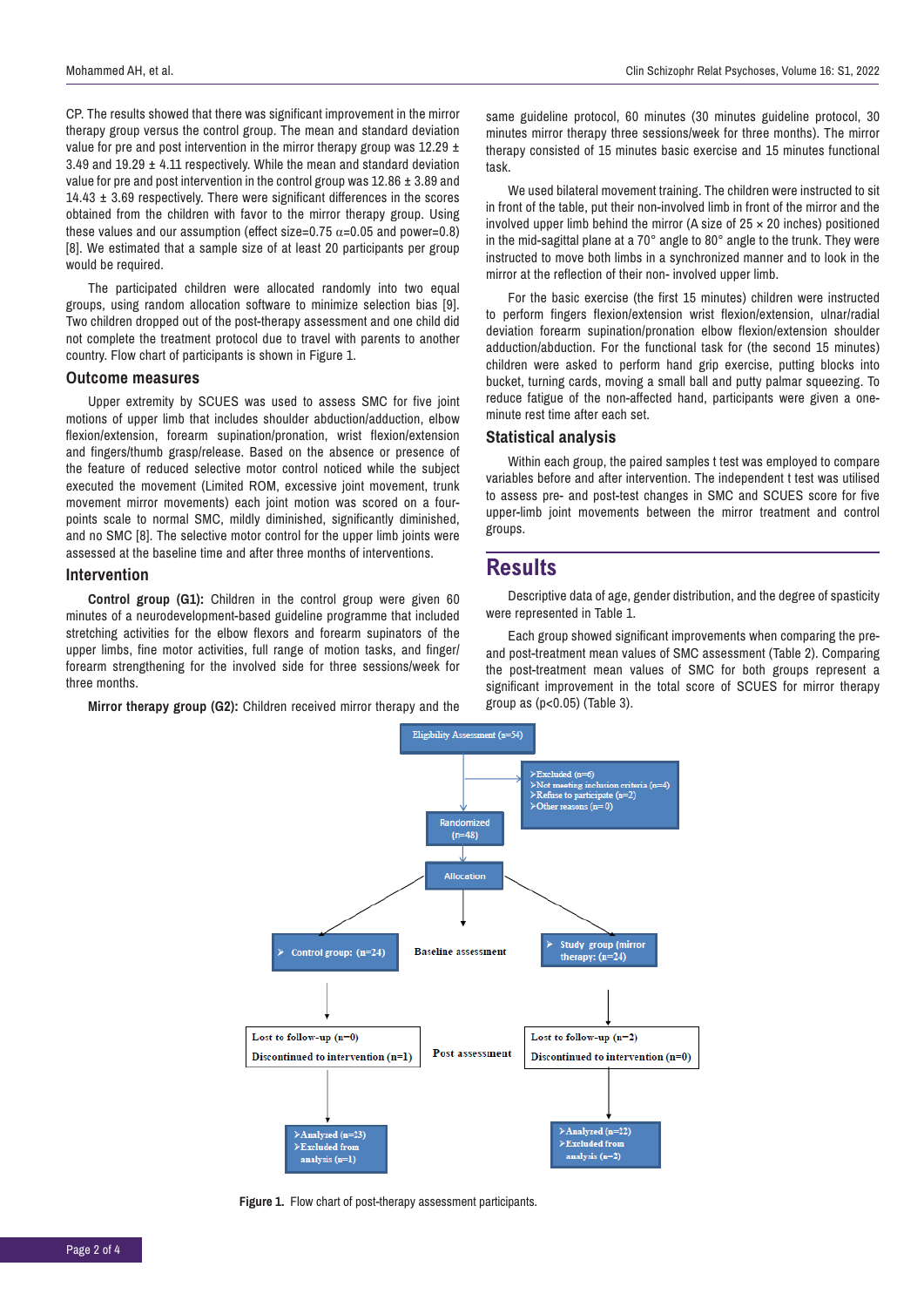**Table 1.** General characteristics of the participated children.

| Item  |                                     | Gender |        | Degree of spasticity |  |  | Age             |  |
|-------|-------------------------------------|--------|--------|----------------------|--|--|-----------------|--|
|       |                                     | Male   | Female |                      |  |  | Mean $\pm$ SD   |  |
| Group | Control                             |        |        |                      |  |  | $6.67 \pm 0.70$ |  |
|       | Study                               |        |        |                      |  |  | $6.80 \pm 0.74$ |  |
|       | <b>Note:</b> SD-Standard deviation. |        |        |                      |  |  |                 |  |

**Table 2.** Comparing the pre and post-treatment mean values of SMC for both groups.

| Item           | Group   | Mean ±SD                                                                                       |                 | <b>MD</b> | t-value | P value  | Percentage of |  |
|----------------|---------|------------------------------------------------------------------------------------------------|-----------------|-----------|---------|----------|---------------|--|
|                |         | Pre                                                                                            | Post            |           |         |          | improvement   |  |
| Shoulder       | Control | $1.20 \pm 0.41$                                                                                | $2.53 \pm 0.52$ | 1.33      | 10.583  | $0.000*$ | 110.83%       |  |
|                | Study   | $1.33 \pm 0.49$                                                                                | $2.87 \pm 0.35$ | 1.53      | 11.500  | $0.000*$ | 117.69%       |  |
| Elbow          | Control | $1.13 \pm 0.35$                                                                                | $1.93 \pm 0.60$ | 0.80      | 7.483   | $0.000*$ | 60.15%        |  |
|                | Study   | $1.20 \pm 0.41$                                                                                | $2.27 \pm 0.46$ | 1.07      | 16.000  | $0.000*$ | 89.17%        |  |
| Forearm        | Control | $1.20 \pm 0.41$                                                                                | $1.87 \pm 0.52$ | 0.67      | 5.292   | $0.000*$ | 55.83%        |  |
|                | Study   | $1.20 \pm 0.41$                                                                                | $2.33 + 0.49$   | 1.13      | 12.475  | $0.000*$ | 94.17%        |  |
| Wrist          | Control | $1.13 \pm 0.35$                                                                                | $1.93 \pm 0.26$ | 0.80      | 7.483   | $0.000*$ | 60.15%        |  |
|                | Study   | $0.93 \pm 0.35$                                                                                | $1.87 \pm 0.34$ | 0.94      | 11.000  | $0.000*$ | 101.07%       |  |
| Finger & thumb | Control | $1.07 \pm 0.46$                                                                                | $1.73 \pm 0.70$ | 0.67      | 5.292   | $0.000*$ | 62.62%        |  |
|                | Study   | $0.86 \pm 0.35$                                                                                | $1.86 \pm 0.35$ | 1.00      | 10.247  | $0.000*$ | 116.3%        |  |
| Total score    | Control | $5.73 \pm 1.03$                                                                                | $9.67 + 1.29$   | 3.93      | 21.647  | $0.000*$ | 68.59%        |  |
|                | Study   | $5.46 \pm 0.92$                                                                                | $11.6 \pm 1.06$ | 6.13      | 25.947  | $0.000*$ | 112.27%       |  |
|                |         | Note: MD-Mean differences; Pre-Pre treatment, Post-Post treatment, *P-value<0.05(significant). |                 |           |         |          |               |  |

**Table 3.** Comparing the pre and post-treatment mean values of selective motor control assessment in both groups.

| Item           |      | <b>MD</b> | t-value      | P value  |  |
|----------------|------|-----------|--------------|----------|--|
| Age            |      | 0.133     | 0.487        | 0.63     |  |
| Shoulder       | Pre  | 0.133     | 0.487        | 0.63     |  |
|                | Post | 0.333     | 1.950        | 0.061    |  |
| Elbow          | Pre  | 0.067     | 0.475        | 0.638    |  |
|                | Post | 0.333     | 1.722        | 0.096    |  |
| Forearm        | Pre  | 0         | $\mathbf{0}$ | 1.000    |  |
|                | Post | 0.467     | 2.544        | 0.017    |  |
| Wrist          | Pre  | 0.200     | 1.775        | 0.087    |  |
|                | Post | 0.400     | 2.806        | 0.009    |  |
| Finger & thumb | Pre  | 0.200     | 1.341        | 0.190    |  |
|                | Post | 0.133     | 0.656        | 0.517    |  |
| Total score    | Pre  | 0.267     | 0.748        | 0.461    |  |
|                | Post | 1.933     | 4.49         | $0.000*$ |  |

# **Discussion**

This research was designed to detect the outcome of mirror therapy on SMC of the affected upper extremity in spastic hemiplegic CP. Our results demonstrated a significant improvement in the SMC of the affected upper extremity in both groups with favor to the mirror therapy group [10-12].

These results stand in accordance with Smorenburg, et al. who suggested that the optimistic outcome of mirror visual feedback in arm motor performance for children with unilateral paralysis is not the result from the perception of bilateral symmetrical movement of the upper extremities. They suggested that it was a resultant of the illusion of two symmetrically moving limbs, as well as mirror visual feedback from the unaffected limb [13].

It also confirmed by Farzamfar, et al. who reported that mirror therapy had higher efficiency on gross motor skill than motor training [11]. Also, Park, et al. stated that mirror therapy had an essential role in promotingupper extremity function anddaily living activities in stroke patients [14]. Improvements reported in the study group using Mirror feedback may be due to the increased activation of the neural cells. This includes activation

for the Anterior Cingulate Cortex (ACC) on the unaffected hemisphere and the Dorsolateral Prefrontal Cortex (DLPFC) on the affected hemisphere [15].

The ACC plays an important role in motor control [16], the prefrontal cortex deals with non-routine operations [17] and the DLPFC modulate the lower-level systems [18].The DLPFC was activated in response to the augmented attentional request for the assimilation of the vision and proprioception and the need to perform eye hand coordinated tasks [19]. Also, the improvements in the mirror therapy group may be due to the activation of mirror neuron system [20,21].

### **Conclusion**

Mirror visual feedback from the less impaired upper limb of hemiplegic cerebral palsy has a significant effect on selective motor control of the affected upper limb. Mirror therapy has reduced cost, relative simplicity, and high patient [adherence; it could be a valuable adjunct as a home-based motor intervention for children with hemiparesis. Additional research with a longer time frame and post-treatment programme follow-up are needed to